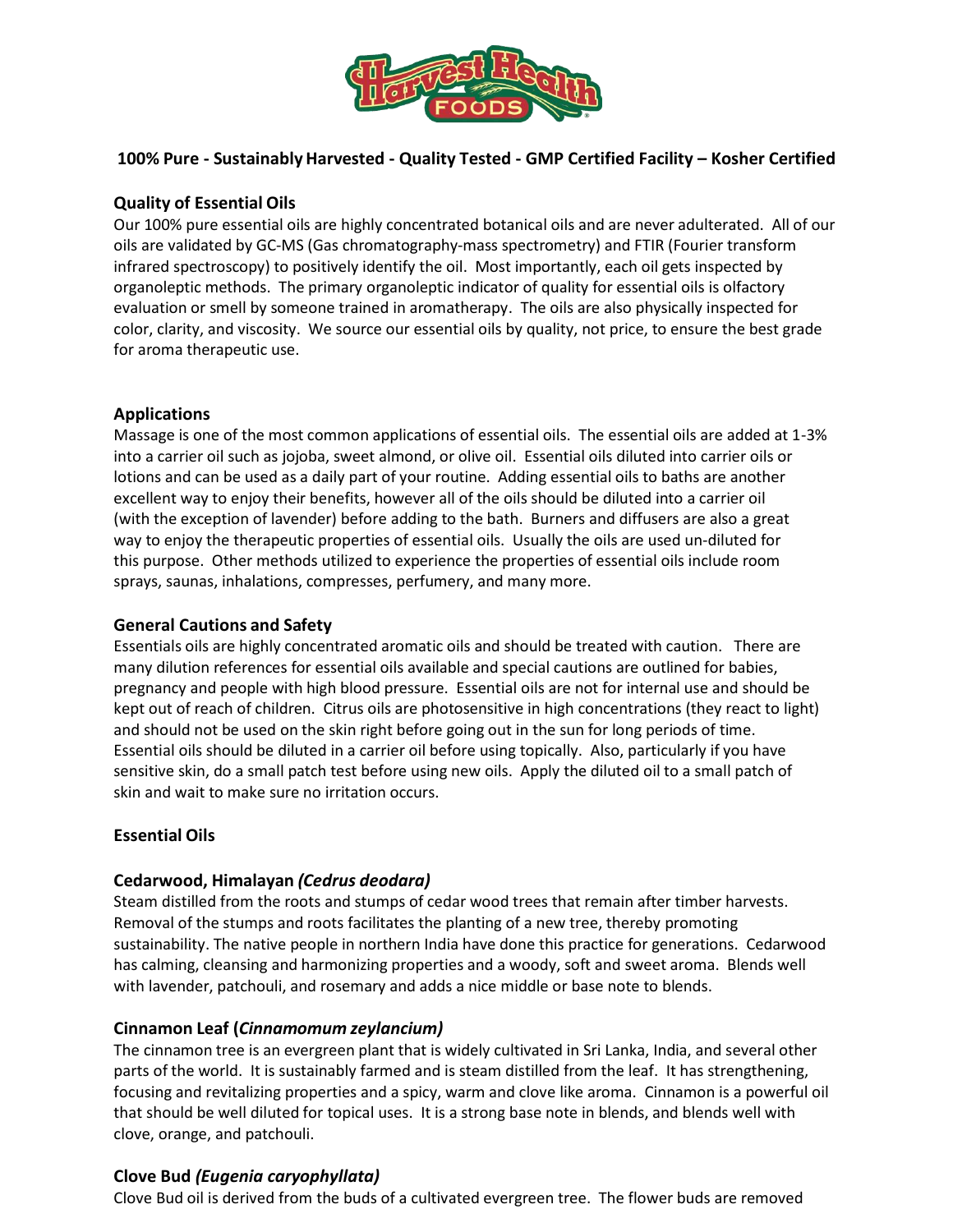from the tree, dried and steam distilled. Generally, small farmers do the distillation and then sell the oil to collection centers. This well established system has provided a respectable living to a large number of small farmers in Indonesia. It has comforting, warming and stimulating properties and a spicy sweet aroma. Clove is a powerful oil that should be well diluted for topical uses. Blends well with sweet orange, cedarwood and peppermint and is a grounding base note in blends.

## **Eucalyptus(***Eucalyptus globulus)*

Eucalyptus oil is derived from the namesake tree that is a tall, evergreen that grows to over 250 feet tall. Farmers collect the leaves that the tree sheds, and they are steam distilled. This well established system has provided a respectable living to a large number of small farmers in China. It has cooling, refreshing and purifying properties and camphor like, woody aroma. This top note oil blends well with lavender, lemon, and cedarwood.

### **Grapefruit, Pink (***Citrus paradisi)*

The grapefruit tree is large, with glossy leaves, white flowers, and large pale yellow fruit with pink flesh. It grows to about 30 feet tall. The fruit is harvested for its juice and the peel is cold pressed for the essential oil, thereby minimizing waste. We sourced Florida grown pink grapefruit oil for its sweeter aroma compared with yellow grapefruit. It has uplifting, cleansing and refreshing properties and a fresh sweet citrus aroma. This top note oil blends well with lavender, cedarwood and ylang ylang.

## **Lavender, French (***Lavendula angustifolia)*

A native Mediterranean shrub, lavender is the most popular oil in aromatherapy for its wide array of properties, lack of toxicity and balanced aroma. It is steam distilled from the flowering tops. This French lavender is standardized to have a minimum ester content (linalyl acetate) of at least 40% to ensure a consistent floral scent. Among many therapeutic and healing properties, it has calming, soothing and relaxing effects. It is one of the only essential oils that are safe for undiluted use. The aroma is a soft, powdery floral that blends well with any oil.

## **Lavender, Bulgarian (***Lavendula angustifolia)*

Bulgarian lavender is known amongst aromatherapists and perfumers as the finest and most therapeutic of all lavenders. It is steam distilled from the flowering tops and has a slightly different characteristic scent that is only found in lavender grown in the unique climate and soil conditions in Bulgaria. One of the most versatile oils, it blends well with all other oils and is safe to use undiluted. Its properties include balancing, soothing and calming, among many others.

#### **Lemon (***Citrus limonum***)**

The lemon tree is native to India but is now widely cultivated in California, Florida, and several other parts of the world. The oil is cold pressed from the peel of the fruit that is cultivated using sustainable farming methods. Lemon oil has refreshing, cleansing and tonifying properties and a fresh, citrus aroma. This top note oil blends well with lavender, rosemary and ylang ylang.

## **Orange, Sweet (***Citrus sinensis***)**

Like other citrus oils, orange oil is cold pressed from the peel of the fruit. There are many varieties of orange trees grown all over the world. We have chosen *Citrus sinensis,* or sweet orange, for its fresh and fruity aroma. This popular oil is refreshing and uplifting, but also used for relaxing. Orange is a top note oil that blends well with lavender, ylang ylang and cinnamon leaf.

#### **Oregano (***Origanum vulgare***)**

The oregano oil is blended with cold pressed extra virgin olive oil for a safe way to enjoy its strong therapeutic properties. Our oregano essential oil is standardized to a minimum of 70% carvacrol content. The oregano is wild harvested in Turkey and the oil is extracted by steam distillation from the herb. It takes 100 kilos of plant material, to get 1 kilo of essential oil! It is a medicinal oil, that has a strong herbaceous and camphor like aroma.

#### **Patchouli (***Pogostemon cablin***)**

Patchouli is a fragrant herb that is native to tropical Asia. It is steam distilled from the leaves by small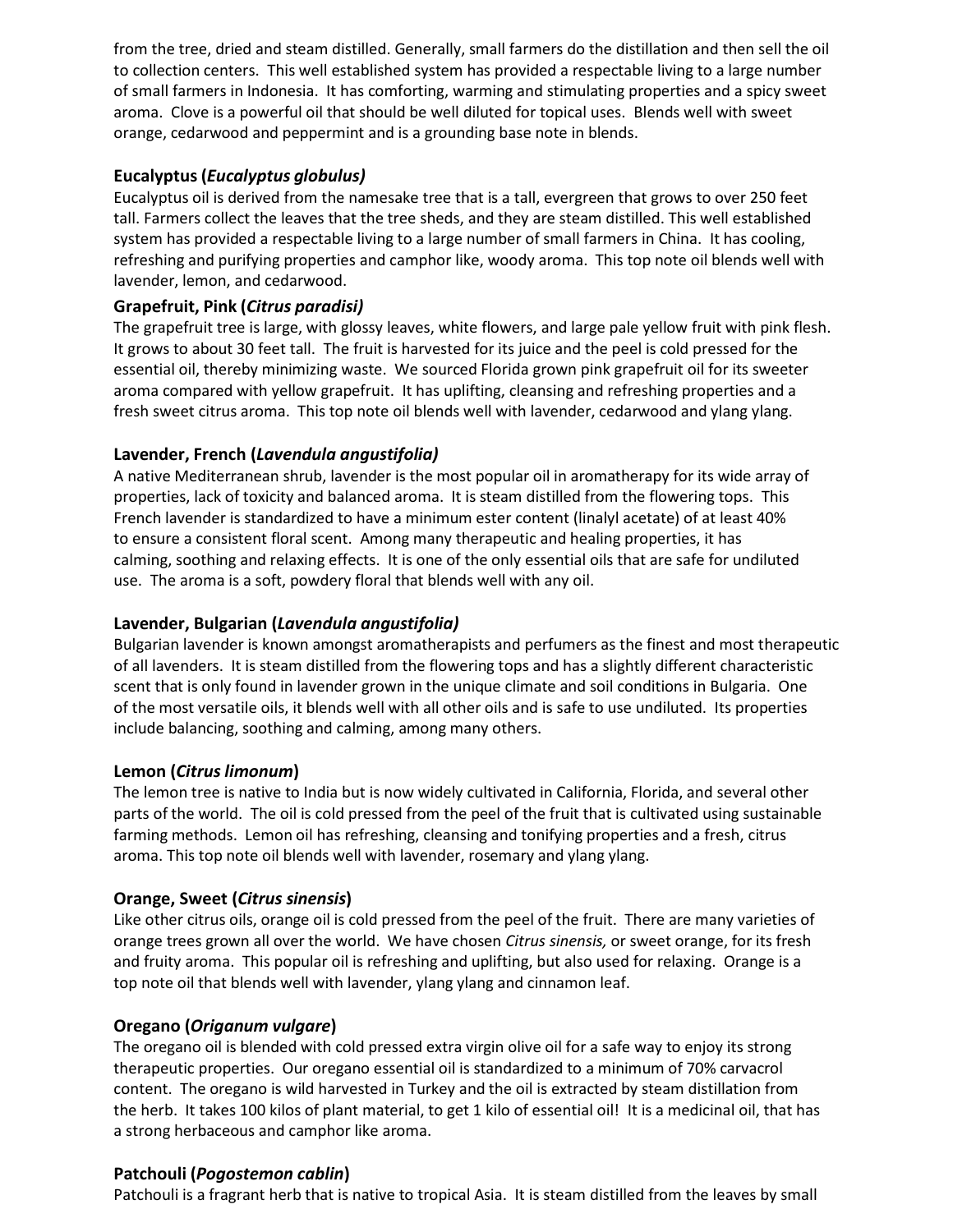farmers that do the distillation themselves and then sell the oil to collection centers. This system is successful due to a large number of small farmers in Indonesia. It has warming and calming properties, and is known as an aphrodisiac. Popular in perfumery, this base note oil has a distinctly earthy, herbaceous aroma that is associated with the 1960's. Patchouli blends well with cedarwood, lavender and ylang ylang.

### **Peppermint (***Mentha piperita***)**

This perennial herb is steam distilled from the whole flowering herb. Ours is grown and distilled by farmers near the Himalayas in northern India. The majority of peppermint oil is used in the flavor and toothpaste industries. It is a refreshing oil with energizing and stimulating properties. This dominating top note has an herbally, menthol aroma with sweet undertones. It blends well with rosemary, lavender, and tea tree.

## **Rosemary (***Rosemarinus officinalis***)**

A native of the Mediterranean, Rosemary is an aromatic shrub in which the leaves and stems are steam distilled to produce the oil. The primary active therapeutic component in rosemary is cineole which usually comprises 40-50% of the oil. It has stimulating, clarifying and cleansing properties. This powerful middle note has a fresh camphoracous aroma and blends well with lavender, cedarwood and tea tree.

## **Tea Tree, Australian (***Melaleuca alternifolia***)**

Tea Tree is a small tree or shrub native to Australia that has been used medicinally by Aborigines for thousands of years. It is cultivated in large plantations and the oil is steam distilled from the leaves and stems. It has a wide variety of uses, as well as cleansing, purifying and uplifting properties. This top note aroma is distinctly medicinal and camphoracous, and it blends well with lavender, clove, and eucalyptus.

## **Ylang Ylang (***Cananga odorata***)**

This exotic oil is produced by steam distillation of the flowers of a tall tropical tree. It comes from the Comoros Islands off the coast of East Africa, and has been a part of folk medicine and rituals in tropical Asia for thousands of years. Commonly used in perfumery, this intensely sweet smelling oil has relaxing, sensual and aphrodisiac properties. Only needed in small amounts, ylang ylang is a middle to base note oil and blends well with sweet orange, cedarwood and pink grapefruit.

# **NEW Oils Coming October 2015**

**Citronella, Frankincense, Geranium, Jasmin, Lemongrass, Rose, Sage, and Sandalwood. Blends: Bug Shield, Energy Boost, Head Relief, Love, Sleep Deep.**

**Watch for our Harvest Health Foods brand of essential oils to continue to grow.**